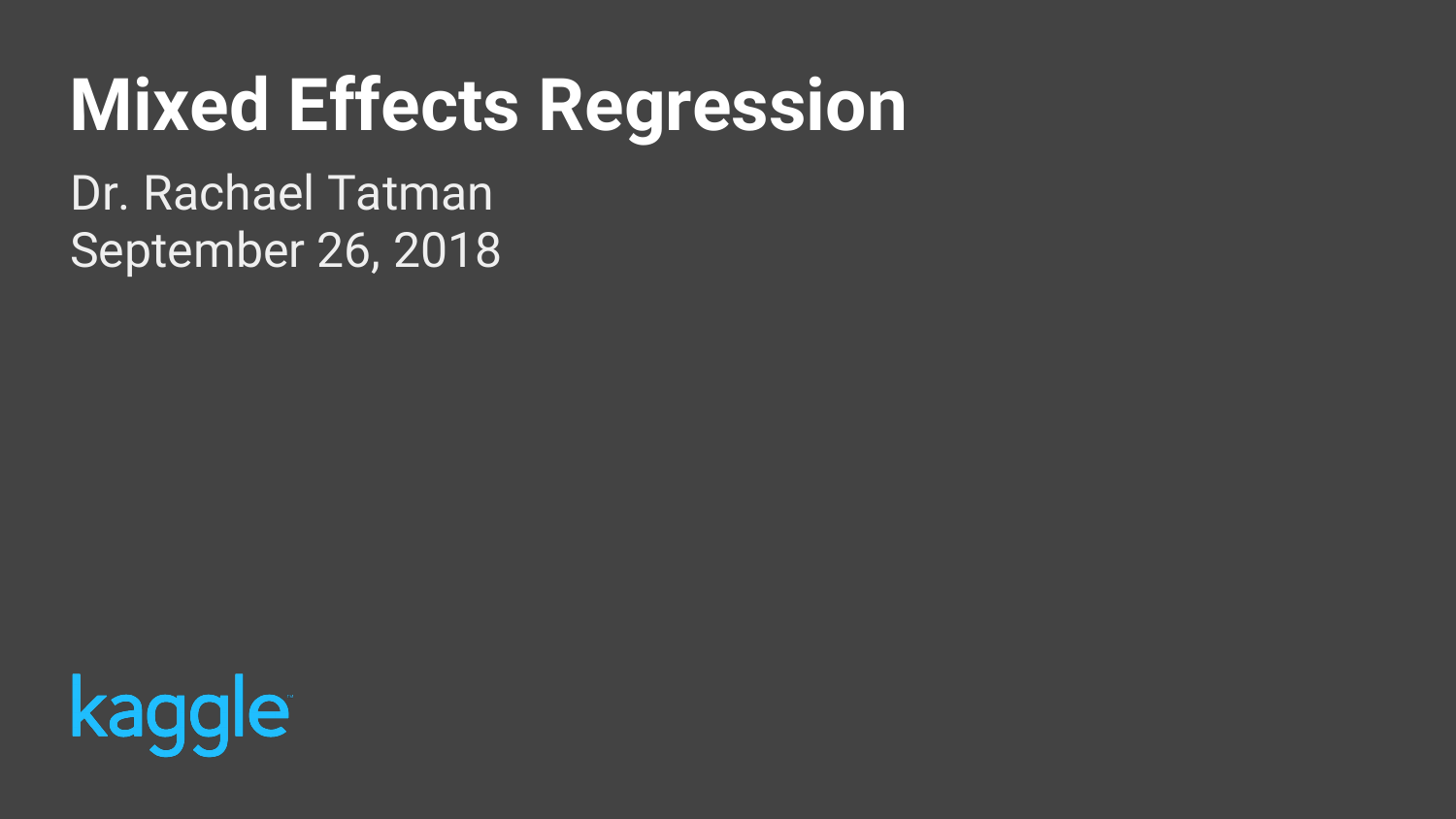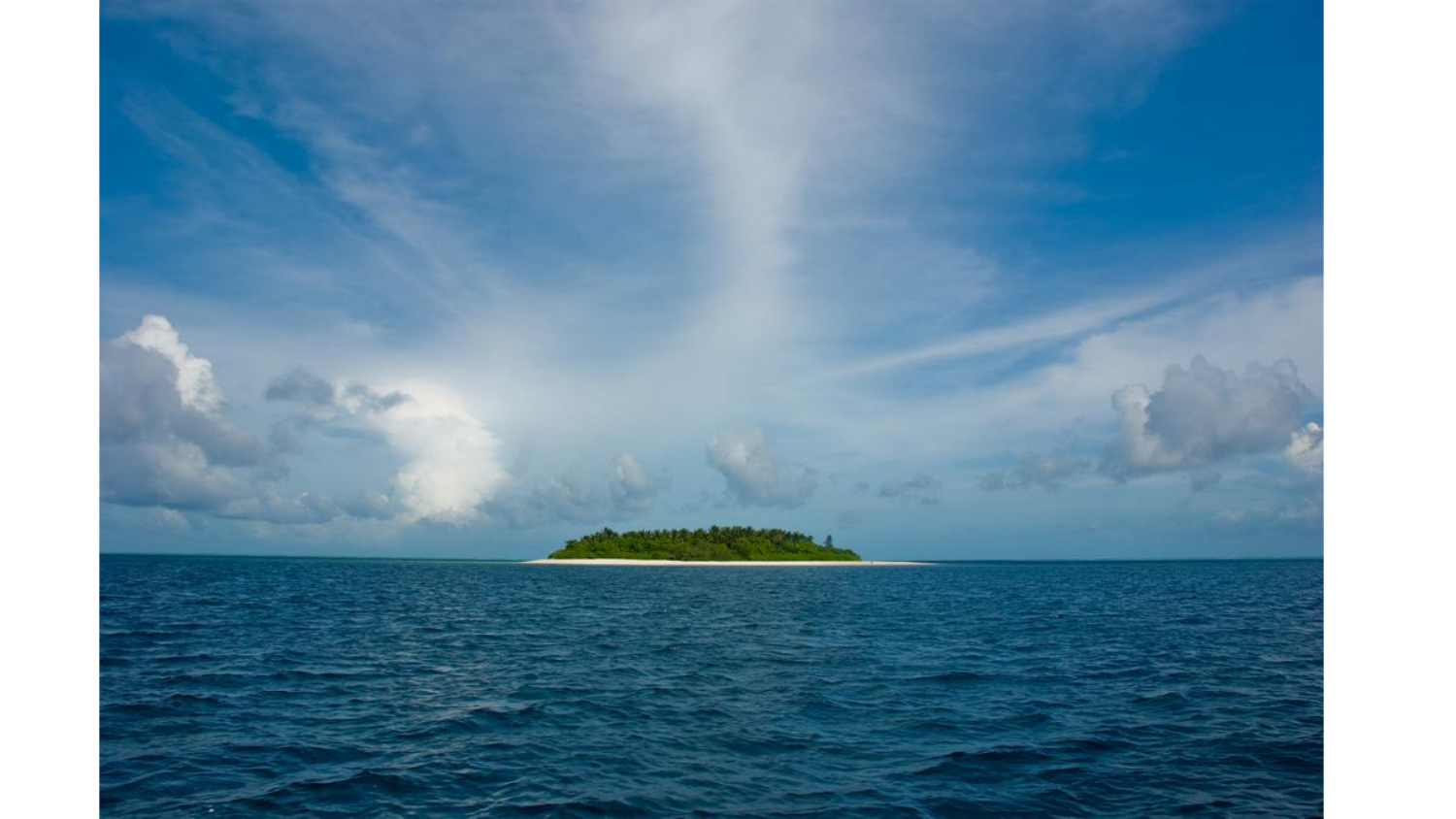| Classification               |   |
|------------------------------|---|
| Regression                   |   |
| <b>Hypothesis testing</b>    |   |
| <b>Feature selection</b>     | V |
| Dimensionality reduction     | V |
| <b>Unsupervised learning</b> |   |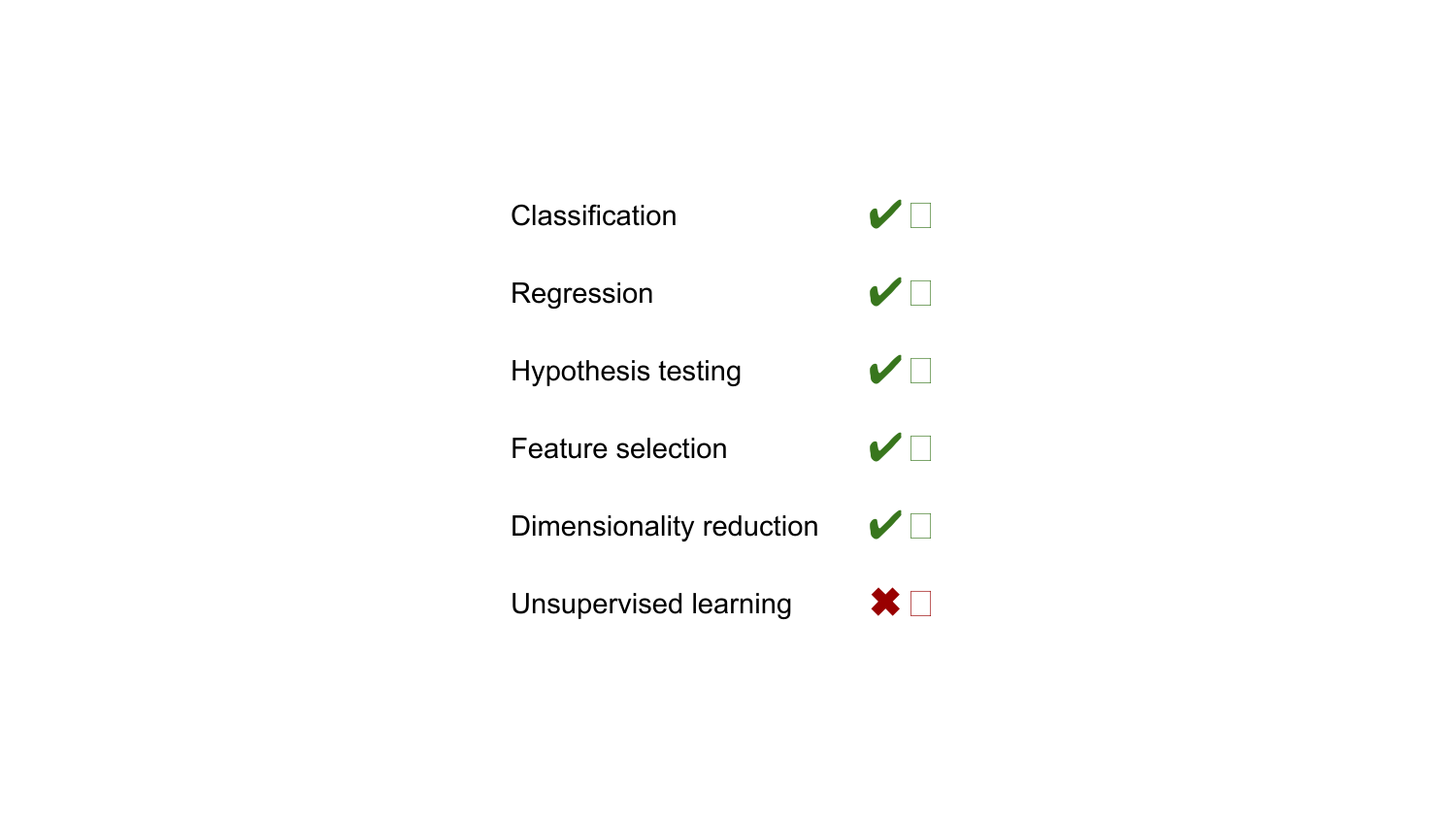### **Simpson's Paradox**

The state of California is spending more per student on white, not Hispanic students than on many other groups of students!

**[Visualizing Simpson's Paradox](https://www.kaggle.com/wduckett/visualizing-simpson-s-paradox) by** Kaggle user WesDuckett

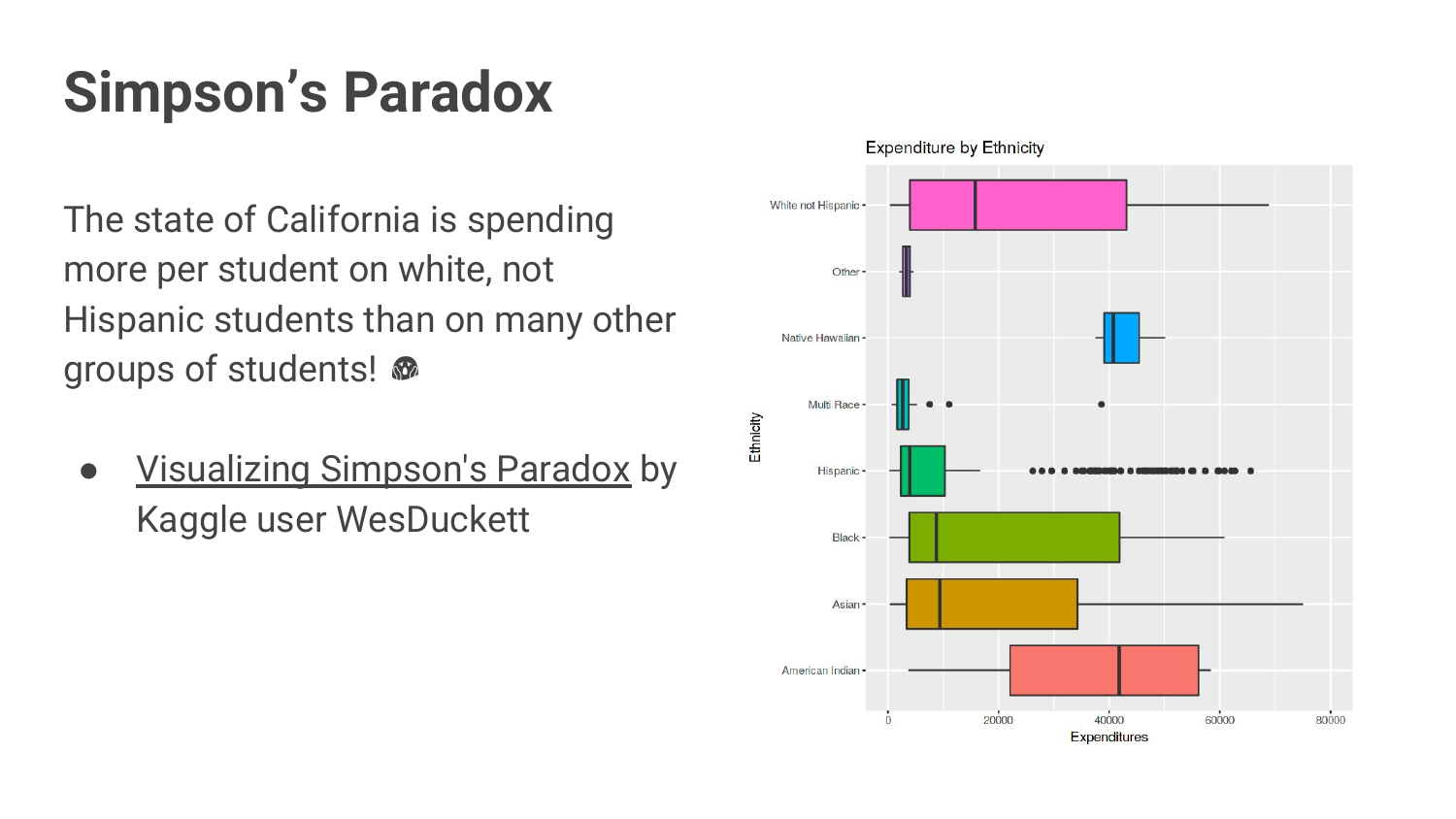### **Simpson's Paradox**

...except that effect disappears when you look within age groups.

(There are a higher number of older special needs student who are white, not Hispanic & skewing the spending by pupil.)

**[Visualizing Simpson's Paradox](https://www.kaggle.com/wduckett/visualizing-simpson-s-paradox) by** Kaggle user WesDuckett

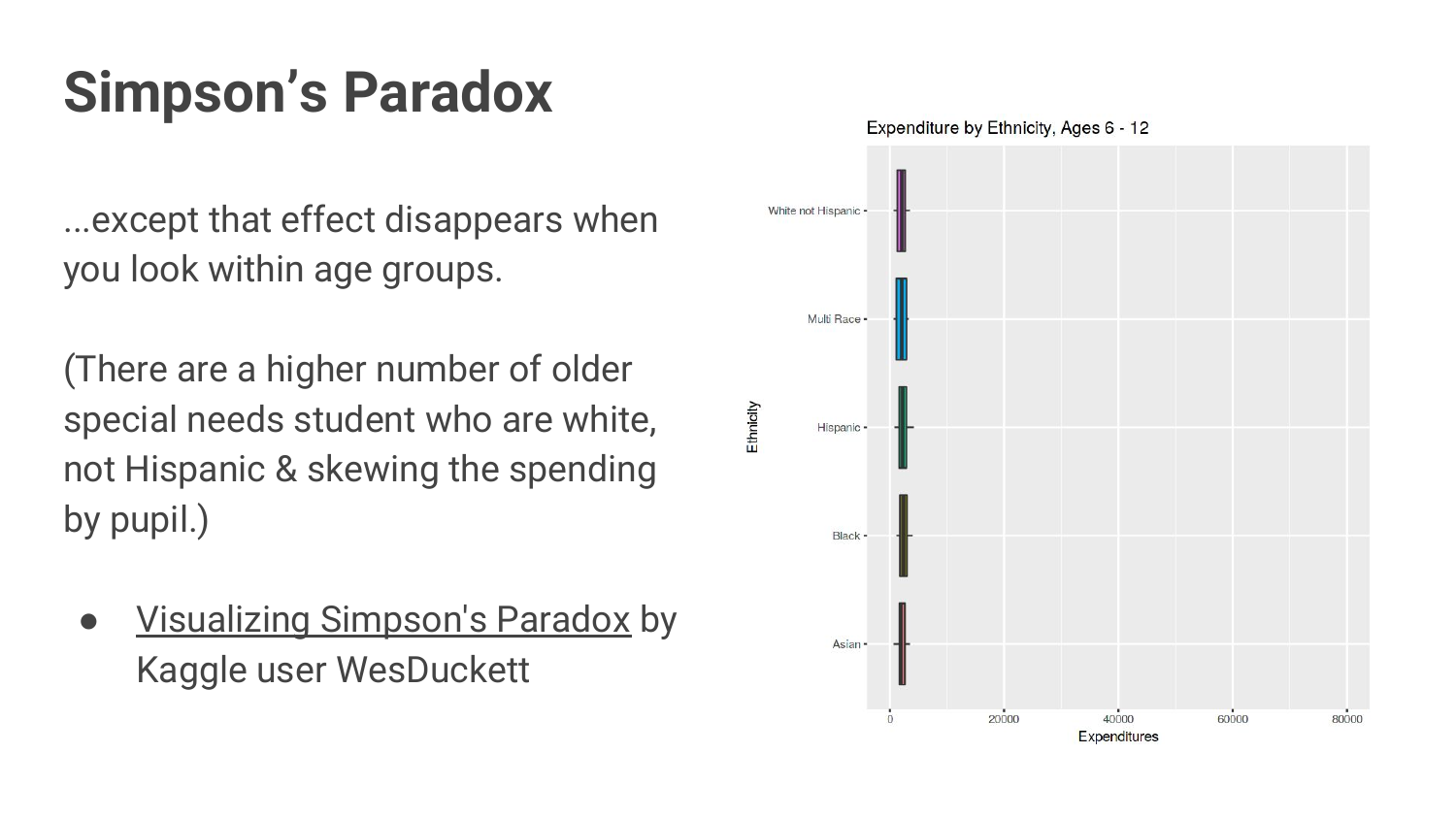

**It's important to control for grouping variables if you're looking for explanatory power!**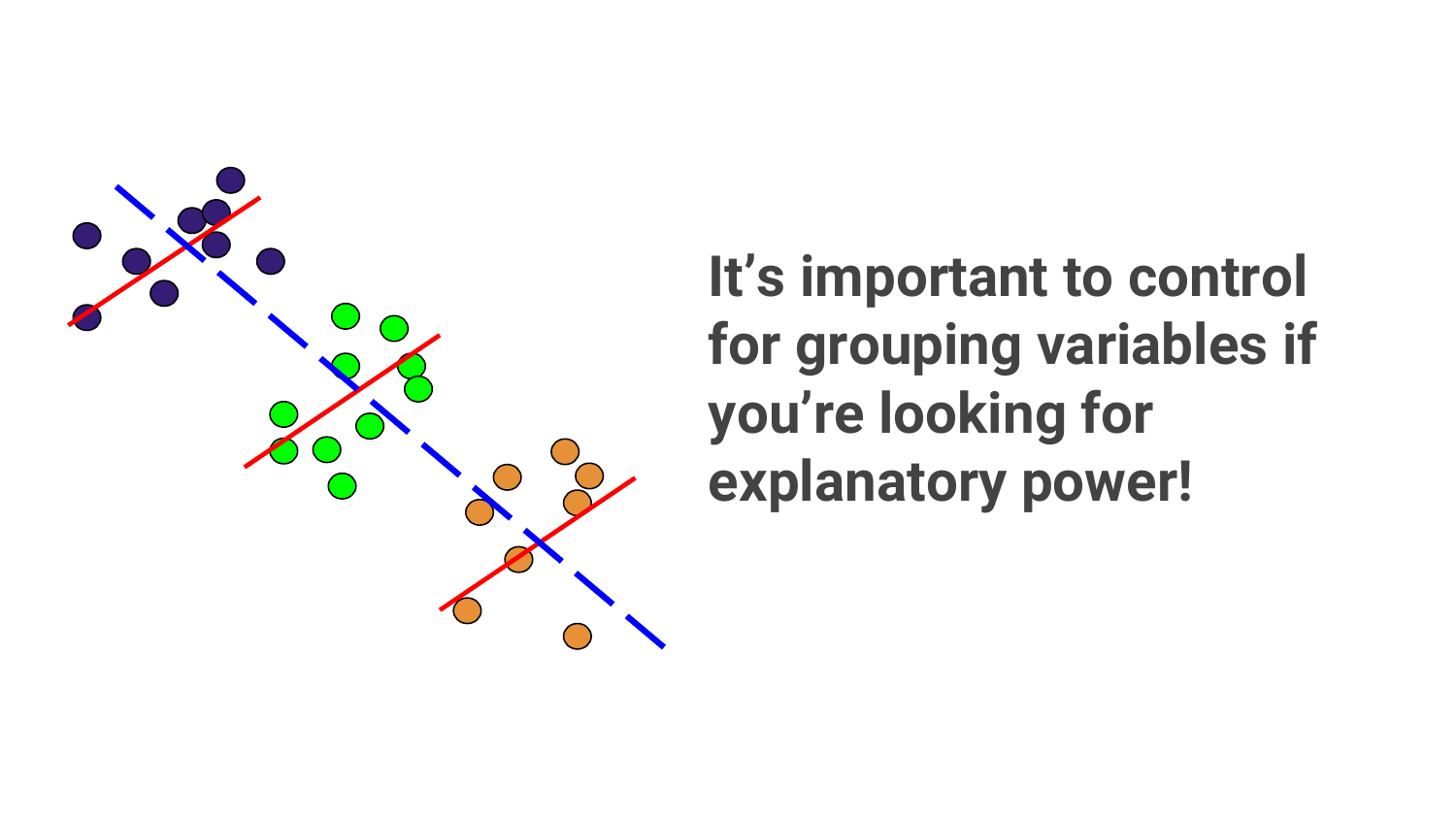- 1. Select **dependent** variable
- 2. Select **fixed** variables
- 3. Select **random** variables
- 4. Fit model
- 5. Check for **intraclass correlation** of random variables
- 6. Analyze model output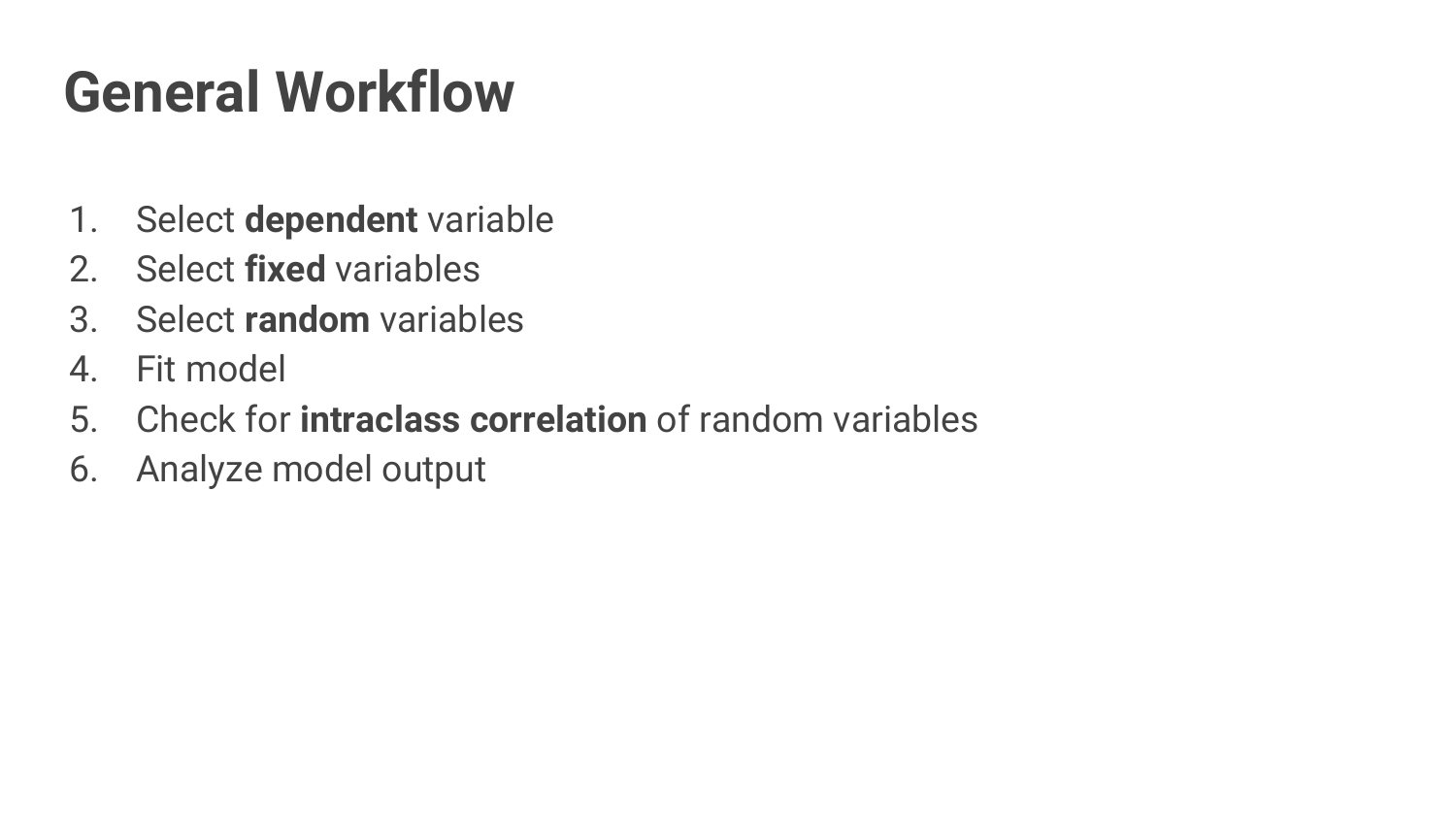#### 1. Select **dependent** variable

- a. What are you interested in measuring/affecting?
- b. Examples: Click through rate in an A/B test
- 2. Select **fixed** variables
- 3. Select **random** variables
- 4. Fit model
- 5. Check for **intraclass correlation** of random variables
- 6. Analyze model output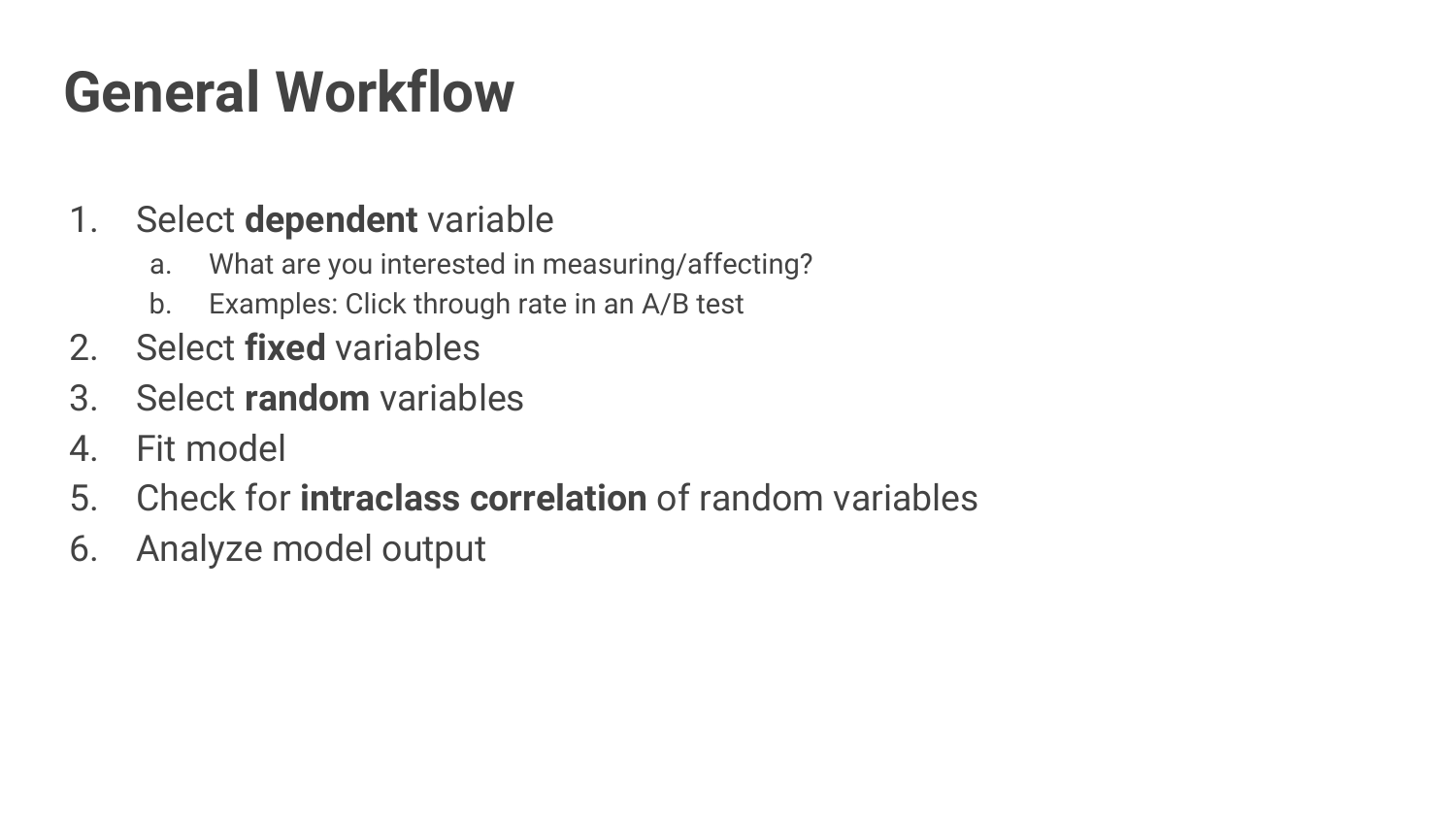- 1. Select **dependent** variable
- 2. Select **fixed** variables
	- a. What are you interested in modelling the effect of?
	- b. Example: Whether someone was in Group A or Group B
- 3. Select **random** variables
- 4. Fit model
- 5. Check for **intraclass correlation** of random variables
- 6. Analyze model output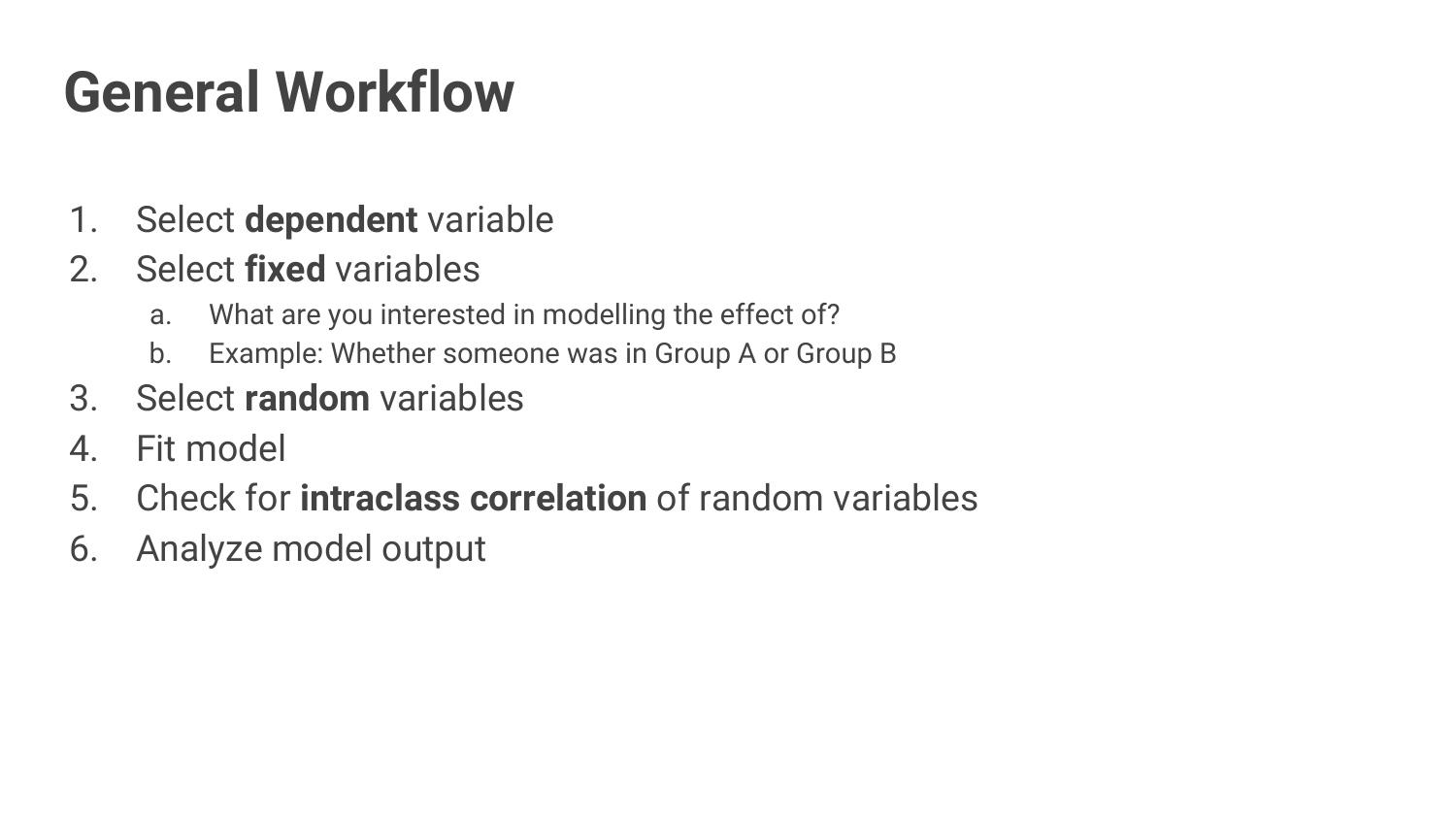- 1. Select **dependent** variable
- 2. Select **fixed** variables
- 3. Select **random** variables
	- a. What groups might behave differently that you want to control for?
	- b. Example: Users who are using different browsers
- 4. Fit model
- 5. Check for **intraclass correlation** of random variables
- 6. Analyze model output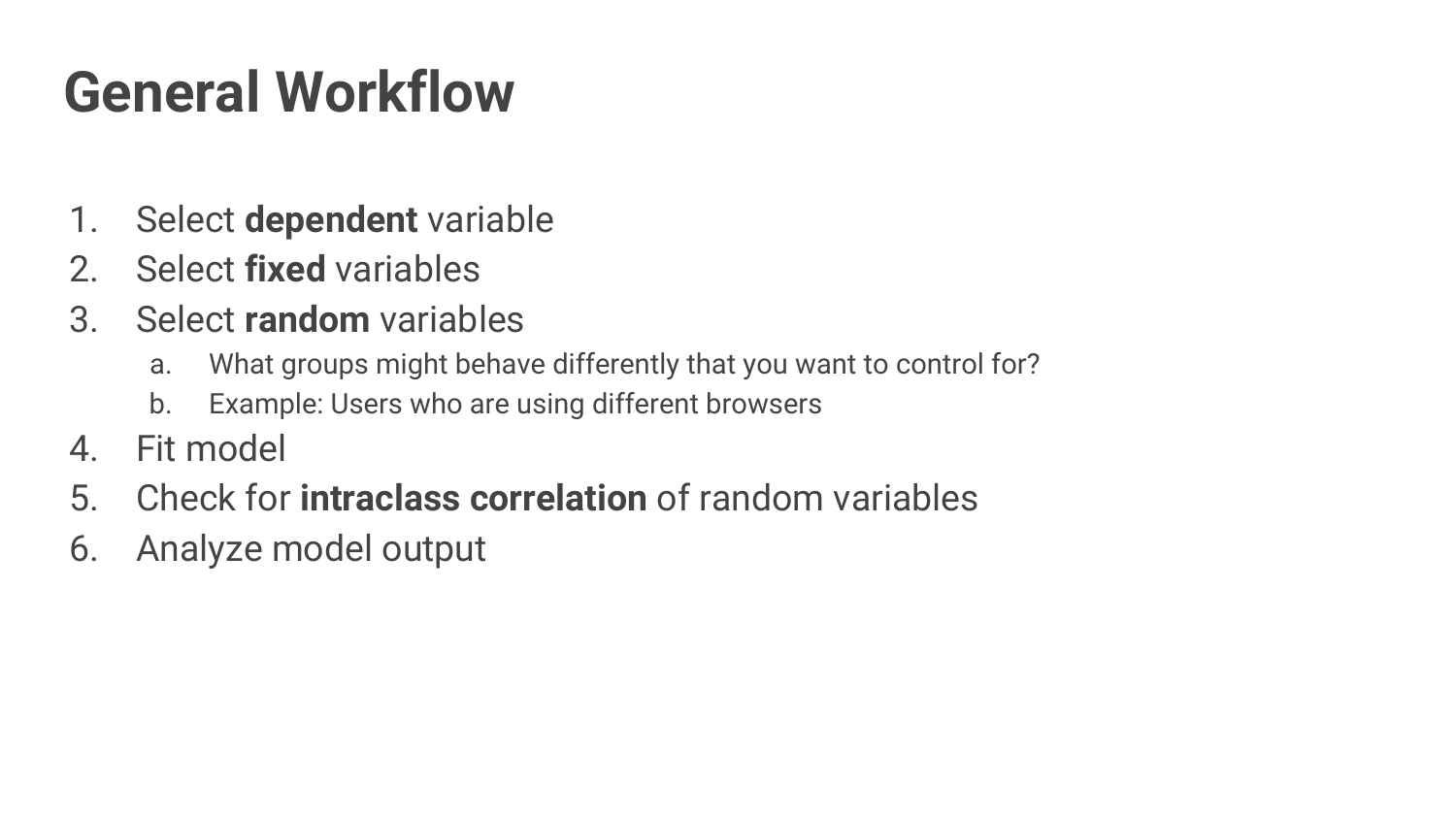In most cases, you'll probably want to stick to random **intercepts**, random **slopes** add a lot of additional complexity!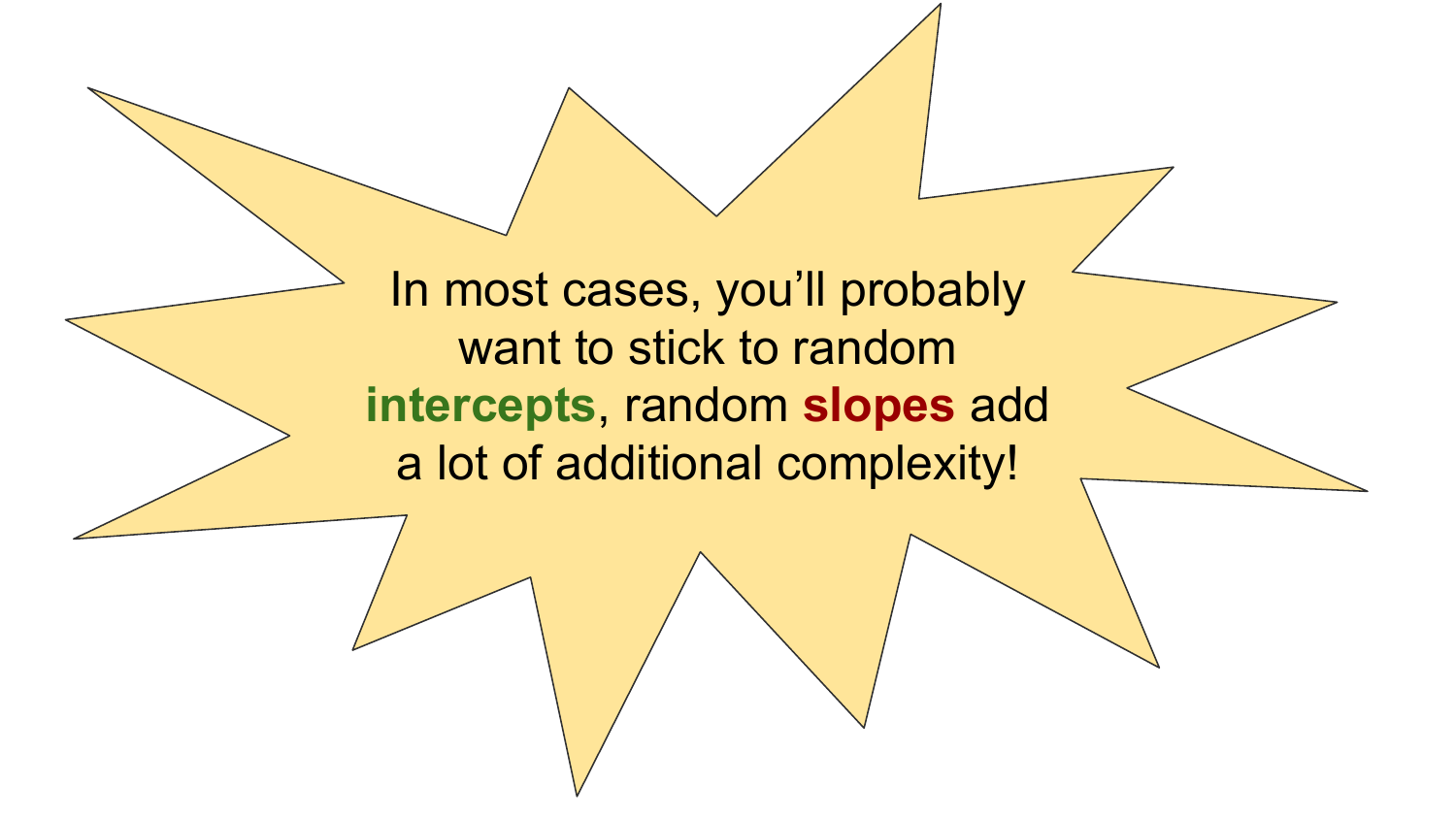- 1. Select **dependent** variable
- 2. Select **fixed** variables
- 3. Select **random** variables
- 4. Fit model
	- a. In R: lmer from the lme4 package
	- b. In Python: mixedlm from statsmodels
	- c. Validate as you would with other models of the same class
- 5. Check for **intraclass correlation** of random variables
- 6. Analyze model output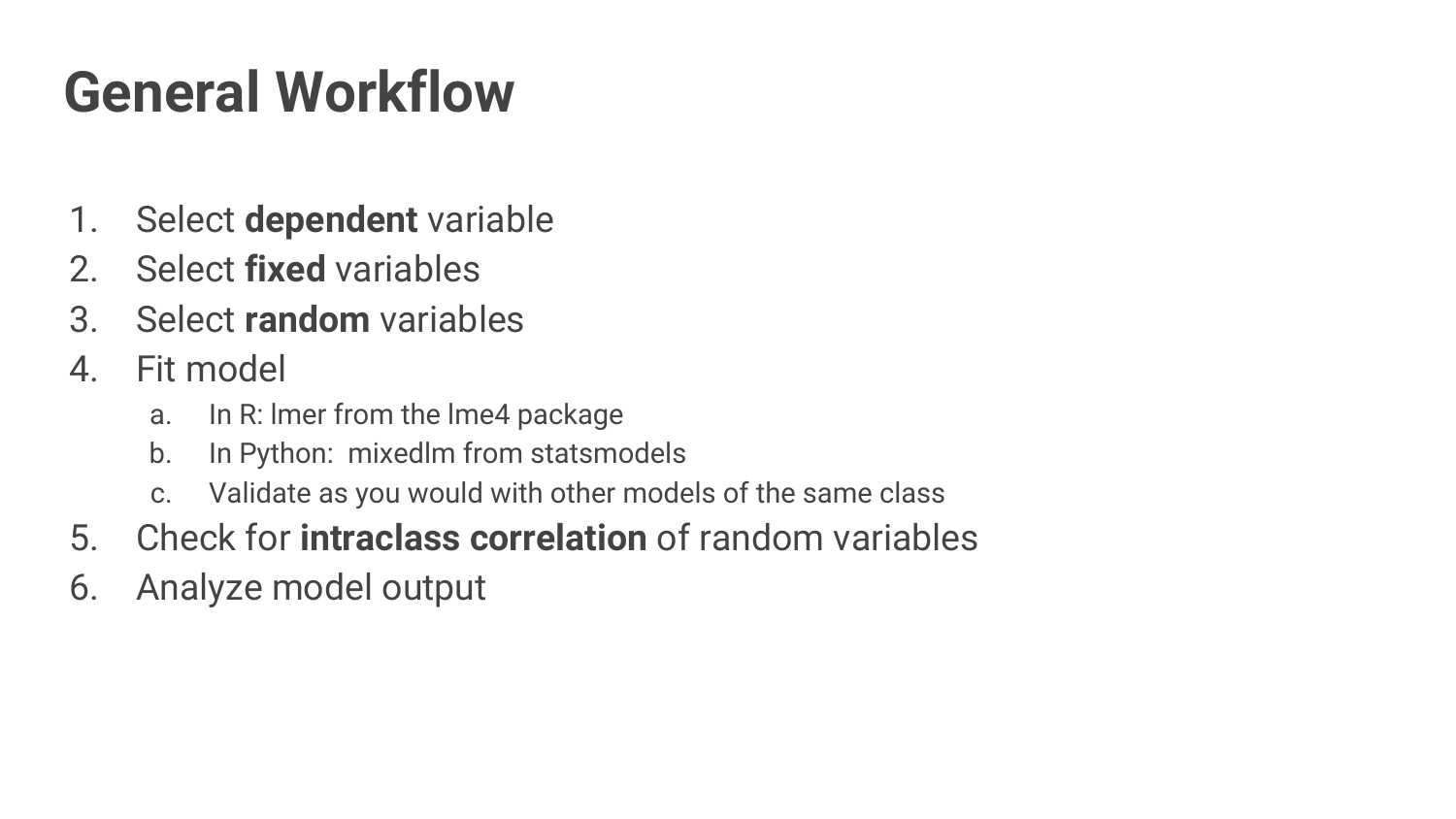- 1. Select **dependent** variable
- 2. Select **fixed** variables
- 3. Select **random** variables
- 4. Fit model
- 5. Check for **intraclass correlation** of random variables
	- a. Check that members of the classes you're treating as groups actually do behave like each other
- 6. Analyze model output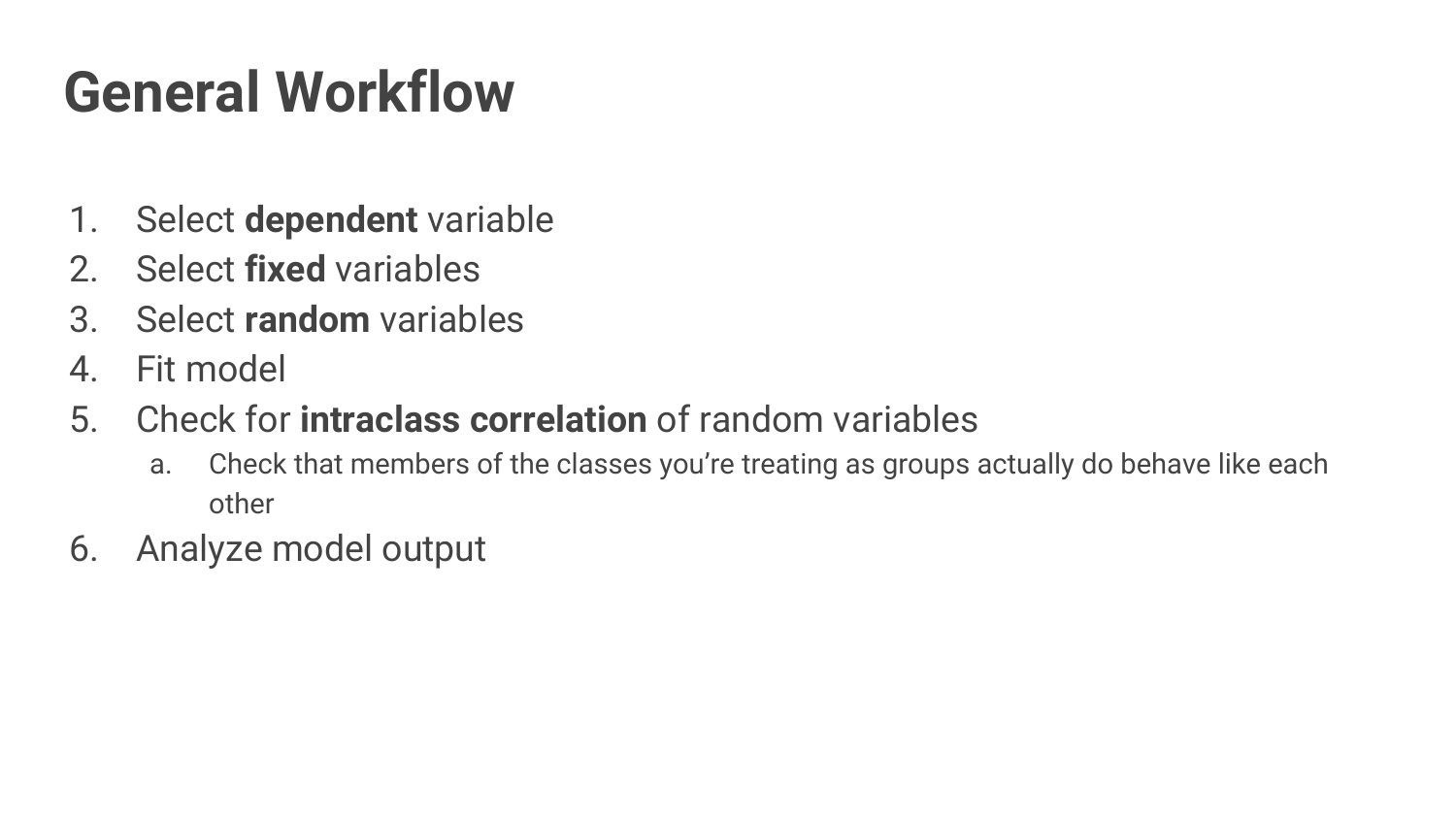- 1. Select **dependent** variable
- 2. Select **fixed** variables
- 3. Select **random** variables
- 4. Fit model
- 5. Check for **intraclass correlation** of random variables
- 6. Analyze model output
	- a. Visualizations (I like the sjPlot package in R)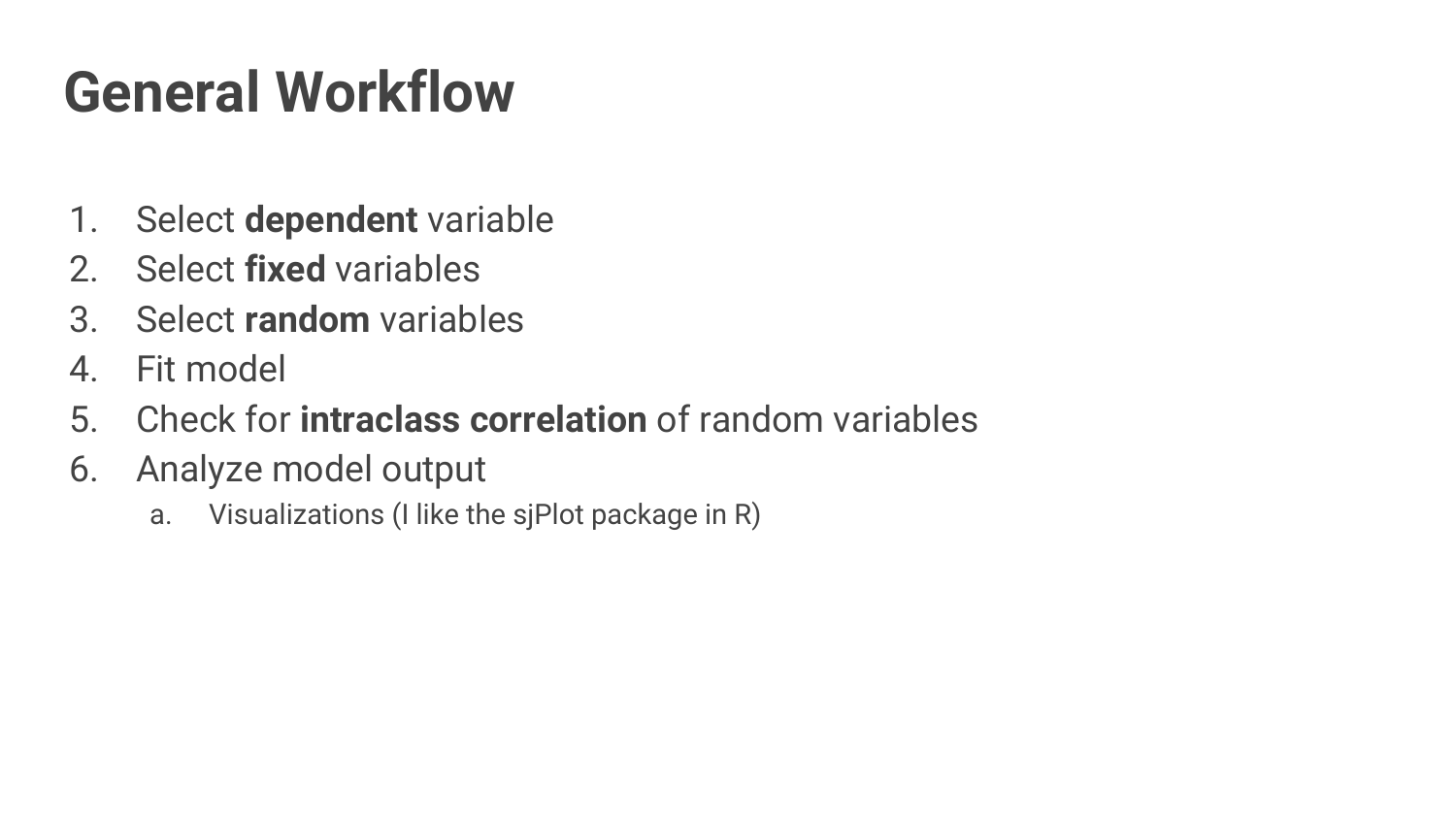#### **Example time!**

Very nice Python example:

<https://www.kaggle.com/ojwatson/mixed-models>

R walkthrough:

[https://www.kaggle.com/rtatman/mixed-models-logistic-r](https://www.kaggle.com/rtatman/mixed-models-logistic-regression) [egression](https://www.kaggle.com/rtatman/mixed-models-logistic-regression)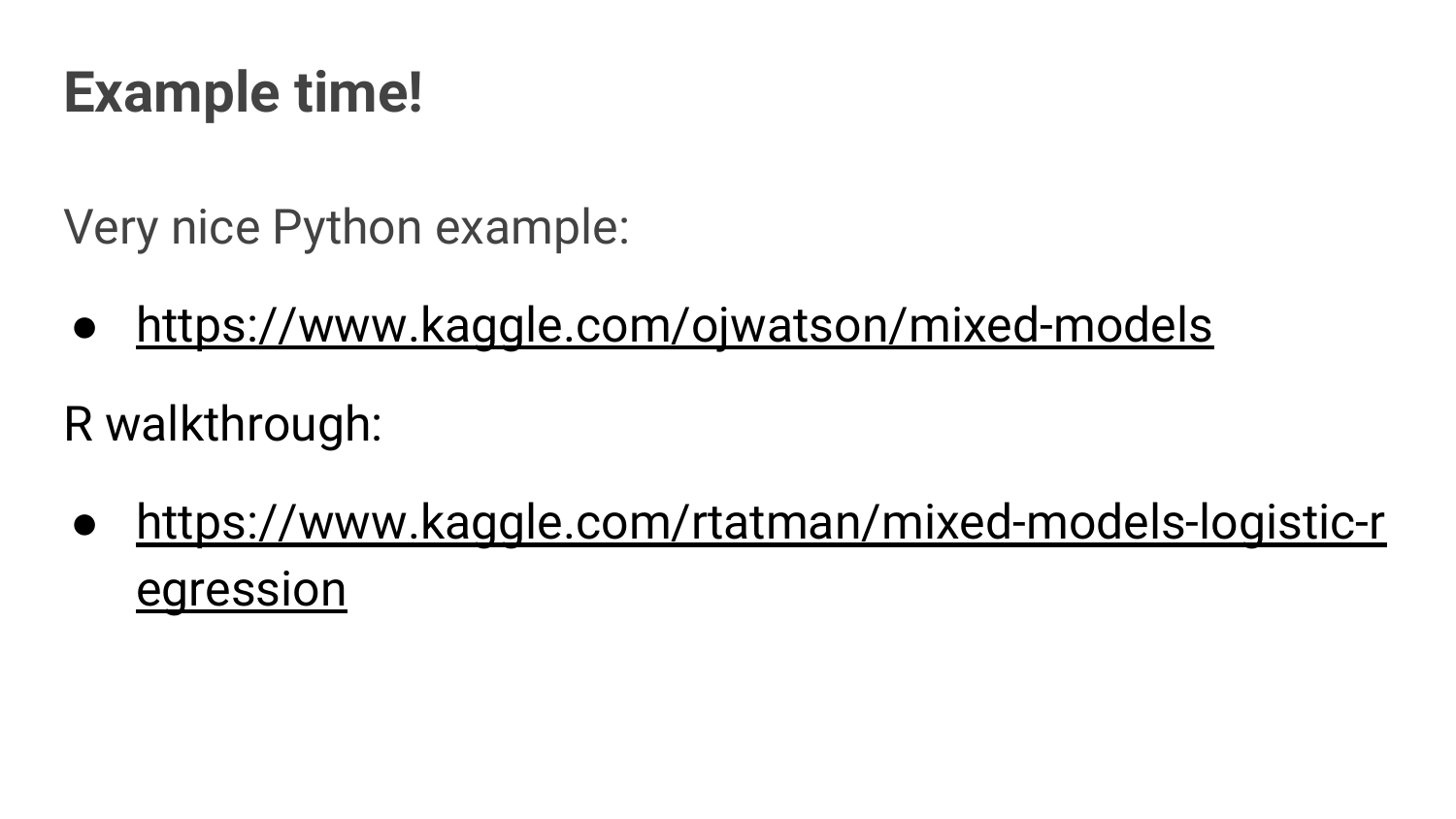# **Thanks! Questions?**

Twitter: @rctatman